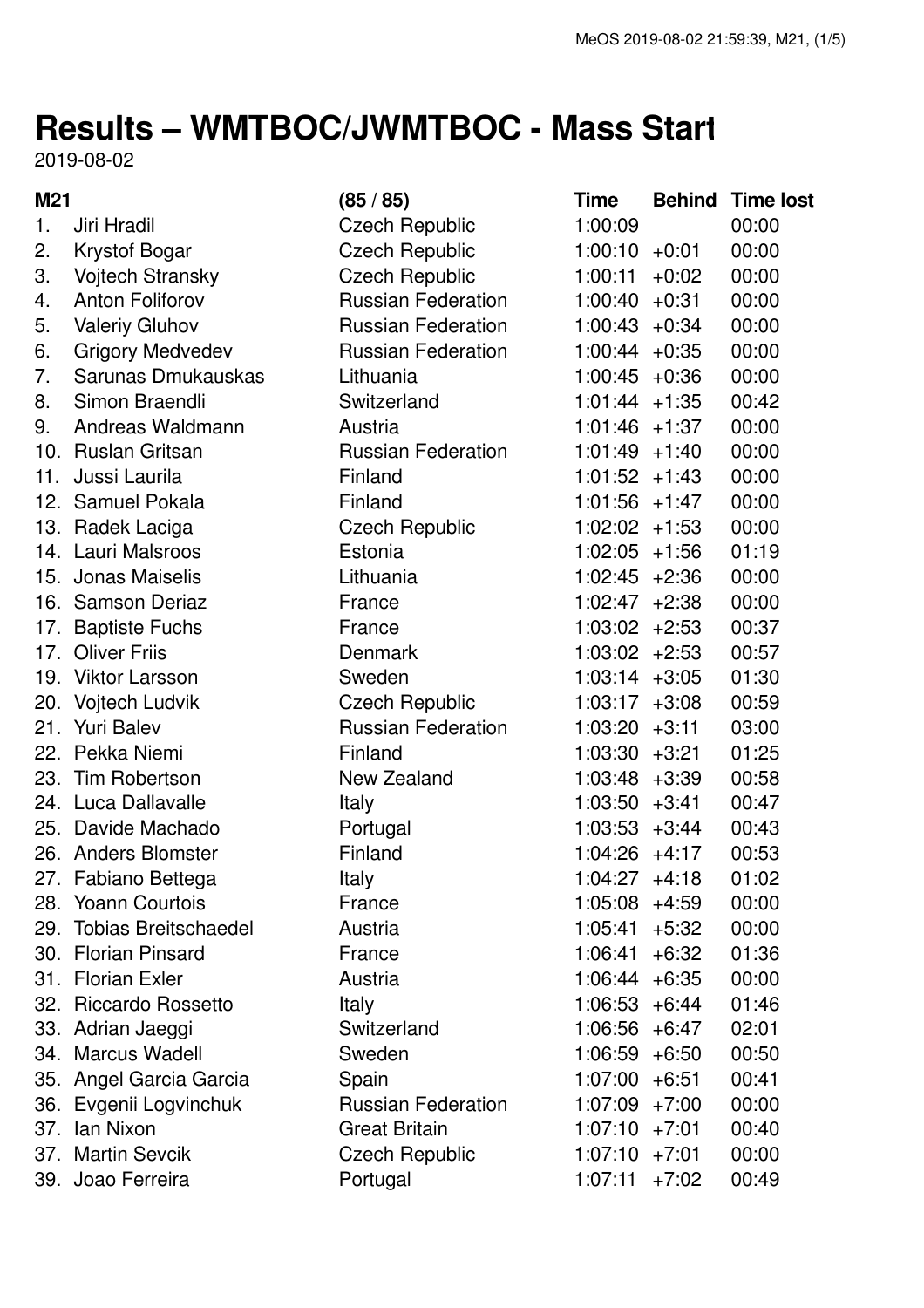MeOS 2019-08-02 21:59:39, M21, (2/5)

|     | 40. Allan Jensen                | Denmark              | 1:07:12           | +7:03    | 00:00 |
|-----|---------------------------------|----------------------|-------------------|----------|-------|
|     | 40. Bernhard Schachinger        | Austria              | $1:07:12 +7:03$   |          | 00:00 |
|     | 42. Riivo Roose                 | Estonia              | 1:07:15           | $+7:06$  | 00:00 |
|     | 43. Sebastian Svard             | Sweden               | 1:07:18           | +7:09    | 00:00 |
| 44. | Jeremi Pourre                   | France               | 1:08:25           | $+8:16$  | 01:54 |
|     | 45. Kare Kaskinen               | Finland              | 1:08:36           | $+8:27$  | 04:33 |
| 46. | Linus Karlsson Mood             | Sweden               | $1:09:18 + 9:09$  |          | 01:33 |
| 47. | <b>Daniel Marques</b>           | Portugal             | 1:09:26           | $+9:17$  | 01:55 |
|     | 48. Bjornar Kvale               | Norway               | 1:10:11           | $+10:02$ | 00:00 |
|     | 49. Grzegorz Marcinkiewicz      | Poland               | 1:10:16           | $+10:07$ | 00:47 |
|     | 50. Priit Poopuu                | Estonia              | 1:10:47           | $+10:38$ | 00:00 |
| 51. | <b>Marek Karm</b>               | Estonia              | 1:10:48           | $+10:39$ | 00:00 |
|     | 52. Petras Andrasiunas          | Lithuania            | 1:10:51           | $+10:42$ | 01:17 |
|     | 53. Devon Beckman               | New Zealand          | 1:11:04           | $+10:55$ | 00:49 |
|     | 54. Kevin Haselsberger          | Austria              | 1:11:28           | $+11:19$ | 07:57 |
|     | 55. Sebastian Anders            | Germany              | $1:12:38 + 12:29$ |          | 00:00 |
|     | 56. Julius Juodisius            | Lithuania            | 1:13:25           | $+13:16$ | 03:56 |
|     | 57. Hampus Larsson              | Sweden               | $1:13:32 + 13:23$ |          | 00:00 |
|     | 58. Jakob Flachberger           | Austria              | 1:15:07           | $+14:58$ | 03:06 |
|     | 58. Luis Barreiro               | Portugal             | 1:15:07           | $+14:58$ | 03:52 |
|     | 60. David Toll Clos             | Spain                | 1:15:36           | $+15:27$ | 01:47 |
|     | 61. Juan Francisco Marin Vargas | Spain                | 1:15:42           | +15:33   | 05:45 |
|     | 62. Ricky Thackray              | Australia            | 1:15:49           | $+15:40$ | 03:07 |
|     | 63. Stefan Surgan               | Slovakia             | $1:16:17 + 16:08$ |          | 04:15 |
| 64. | <b>Mark Huster</b>              | Germany              | 1:16:36           | +16:27   | 03:20 |
| 65. | <b>Paul Roothans</b>            | Portugal             | 1:17:37           | $+17:28$ | 05:09 |
| 66. | <b>Blaz Marot</b>               | Slovenia             | 1:18:08           | $+17:59$ | 04:32 |
|     | 67. Conal Boland-Bristow        | New Zealand          | 1:22:05           | $+21:56$ | 08:16 |
|     | 68. Ferhat Alyilmaz             | Turkey               | $1:22:06$ +21:57  |          | 06:49 |
|     | 69. Antonio Mariani             | Italy                | $1:23:03 +22:54$  |          | 10:35 |
|     | 70. Joel Young                  | Australia            | $1:23:05 +22:56$  |          | 05:32 |
|     | 71. Denny Albert                | Germany              | $1:24:28$ +24:19  |          | 09:45 |
|     | 72. Ryo Abe                     | Japan                | $1:25:20 +25:11$  |          | 02:15 |
|     | 73. Bing Kao                    | <b>United States</b> | $1:55:30 +55:21$  |          | 10:27 |
|     | Andre Haga                      | Finland              | <b>MP</b>         |          |       |
|     | Dave Swanson                    | <b>United States</b> | <b>MP</b>         |          |       |
|     | Javier Munoz Guerrero           | Spain                | MP                |          |       |
|     | Kazushige Hatori                | Japan                | <b>MP</b>         |          |       |
|     | <b>Mark Thomsen</b>             | <b>United States</b> | <b>MP</b>         |          |       |
|     | Matej Muller                    | Slovakia             | MP                |          |       |
|     | Piero Turra                     | <b>Italy</b>         | <b>MP</b>         |          |       |
|     | Rasmus Soegaard                 | <b>Denmark</b>       | <b>MP</b>         |          |       |
|     | <b>Tim Doman</b>                | Australia            | MP                |          |       |
|     | <b>Tommy Hayes</b>              | New Zealand          | <b>MP</b>         |          |       |
|     | Marcus Jansson                  | Sweden               | <b>DNF</b>        |          |       |
|     | Regimantas Kavaliauskas         | Lithuania            | <b>DNS</b>        |          |       |
|     |                                 |                      |                   |          |       |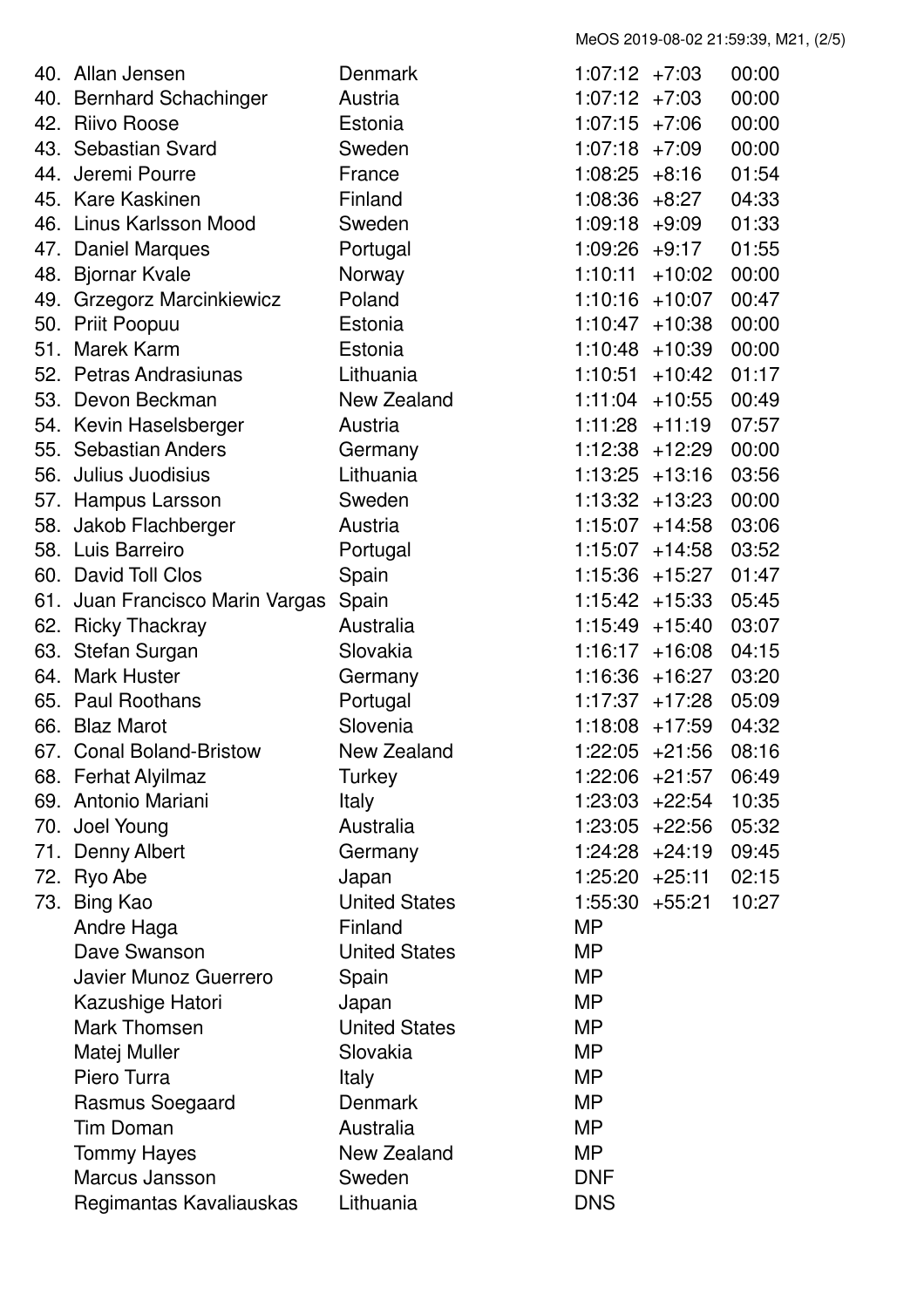| W <sub>21</sub> |                                          | (51/51)                   | Time              | <b>Behind</b> | <b>Time lost</b> |
|-----------------|------------------------------------------|---------------------------|-------------------|---------------|------------------|
| 1.              | Emily Benham Kvåle                       | <b>Great Britain</b>      | 1:01:50           |               | 00:00            |
| 2.              | Camilla Soegaard                         | <b>Denmark</b>            | $1:01:56 +0:06$   |               | 01:36            |
| 3.              | Anastasiya Svir                          | <b>Russian Federation</b> | $1:02:00 +0:10$   |               | 00:00            |
| 4.              | Nadia Larsson                            | Sweden                    | 1:02:01           | $+0:11$       | 00:00            |
| 5.              | Marika Hara                              | Finland                   | 1:02:04           | $+0:14$       | 00:00            |
| 6.              | Antonia Haga                             | Finland                   | $1:02:49 +0:59$   |               | 00:00            |
| 7.              | Veronika Kubinova                        | <b>Czech Republic</b>     | $1:03:21 +1:31$   |               | 01:38            |
| 8.              | Karolina Mickeviciute JuodisierLithuania |                           | $1:04:13 +2:23$   |               | 00:53            |
| 9.              | Gabriele Andrasiuniene                   | Lithuania                 | $1:04:15 +2:25$   |               | 01:35            |
| 10.             | <b>Linn Bylars</b>                       | Sweden                    | $1:04:34 +2:44$   |               | 00:00            |
|                 | 11. Alena Fedoseeva                      | <b>Russian Federation</b> | $1:04:35 +2:45$   |               | 00:00            |
| 11.             | <b>Marina Reiner</b>                     | Austria                   | $1:04:35 +2:45$   |               | 00:00            |
|                 | 13. Anastasiya Bolshova                  | <b>Russian Federation</b> | $1:04:42 +2:52$   |               | 00:00            |
| 14.             | Lou Garcin                               | France                    | $1:04:55 + 3:05$  |               | 01:29            |
|                 | 15. Constance Devillers                  | France                    | $1:04:56 +3:06$   |               | 00:00            |
|                 | 15. Sara Forsgren                        | Sweden                    | $1:04:56 +3:06$   |               | 00:40            |
|                 | 17. Anastasia Trifilenkova               | <b>Russian Federation</b> | $1:04:59 +3:09$   |               | 00:00            |
|                 | 18. Clare Dallimore                      | <b>Great Britain</b>      | $1:05:08 +3:18$   |               | 01:36            |
|                 | 19. Ruska Saarela                        | Finland                   | $1:05:14 +3:24$   |               | 00:00            |
|                 | 20. Caecilie Christoffersen              | Denmark                   | $1:06:04$ +4:14   |               | 00:00            |
| 21.             | Marie Brezinova                          | <b>Czech Republic</b>     | $1:06:13 + 4:23$  |               | 01:06            |
| 22.             | Maja Rothweiler                          | Switzerland               | $1:06:29 +4:39$   |               | 00:00            |
| 23.             | Henna Saarinen                           | Finland                   | $1:07:41 + 5:51$  |               | 00:00            |
| 24.             | Ingrid Stengard                          | Finland                   | $1:07:43 +5:53$   |               | 02:57            |
| 25.             | Stepanka Stankova                        | <b>Czech Republic</b>     | $1:07:47 + 5:57$  |               | 02:07            |
| 26.             | Sonja Zinkl                              | Austria                   | $1:07:49$ +5:59   |               | 01:10            |
| 27.             | Michaela Gigon                           | Austria                   | 1:08:00           | $+6:10$       | 01:21            |
|                 | 28. Natalia Tyszova                      | Slovakia                  | 1:08:01           | $+6:11$       | 01:47            |
|                 | 29. Katerina Novakova                    | <b>Czech Republic</b>     | $1:09:58 + 8:08$  |               | 01:07            |
|                 | 30. Aleksandra Dimova                    | <b>Russian Federation</b> | $1:10:07 + 8:17$  |               | 00:44            |
|                 | 31. Viktorija Michnovic                  | Lithuania                 | $1:10:33 + 8:43$  |               | 01:35            |
|                 | 32. Ana Filipa Silva                     | Portugal                  | $1:10:44 + 8:54$  |               | 03:14            |
| 33.             | Marketa Drobnikova                       | <b>Czech Republic</b>     | $1:11:05 +9:15$   |               | 02:50            |
| 34.             | Lou Denaix                               | France                    | $1:11:12 +9:22$   |               | 01:16            |
|                 | 35. Vendula Musilova                     | <b>Czech Republic</b>     | $1:11:35 +9:45$   |               | 03:23            |
|                 | 36. Abra McNair                          | <b>United States</b>      | $1:18:22 + 16:32$ |               | 05:36            |
| 37.             | Jutta Nurminen                           | Finland                   | $1:18:25 + 16:35$ |               | 04:02            |
|                 | 38. Anke Dannowski                       | Germany                   | $1:19:12 +17:22$  |               | 04:56            |
|                 | 39. Monica Aguilera Viladomiu            | Spain                     | $1:19:43 +17:53$  |               | 08:11            |
|                 | 40. Ana Varela                           | Spain                     | $1:20:21 + 18:31$ |               | 05:31            |
|                 | 41. Maria del Mar Delgado GonzalSpain    |                           | $1:21:58$ +20:08  |               | 05:01            |
|                 | 42. Joanne Pickering                     | <b>Great Britain</b>      | $1:24:05 +22:15$  |               | 04:28            |
|                 | 43. Naoko Kano                           | Japan                     | $1:24:10 + 22:20$ |               | 07:33            |
|                 | 44. Sarah Ginsbach                       | <b>United States</b>      | 1:25:31           | $+23:41$      | 04:47            |
|                 | 45. Susan Grandjean                      | <b>United States</b>      | $1:28:10 + 26:20$ |               | 08:41            |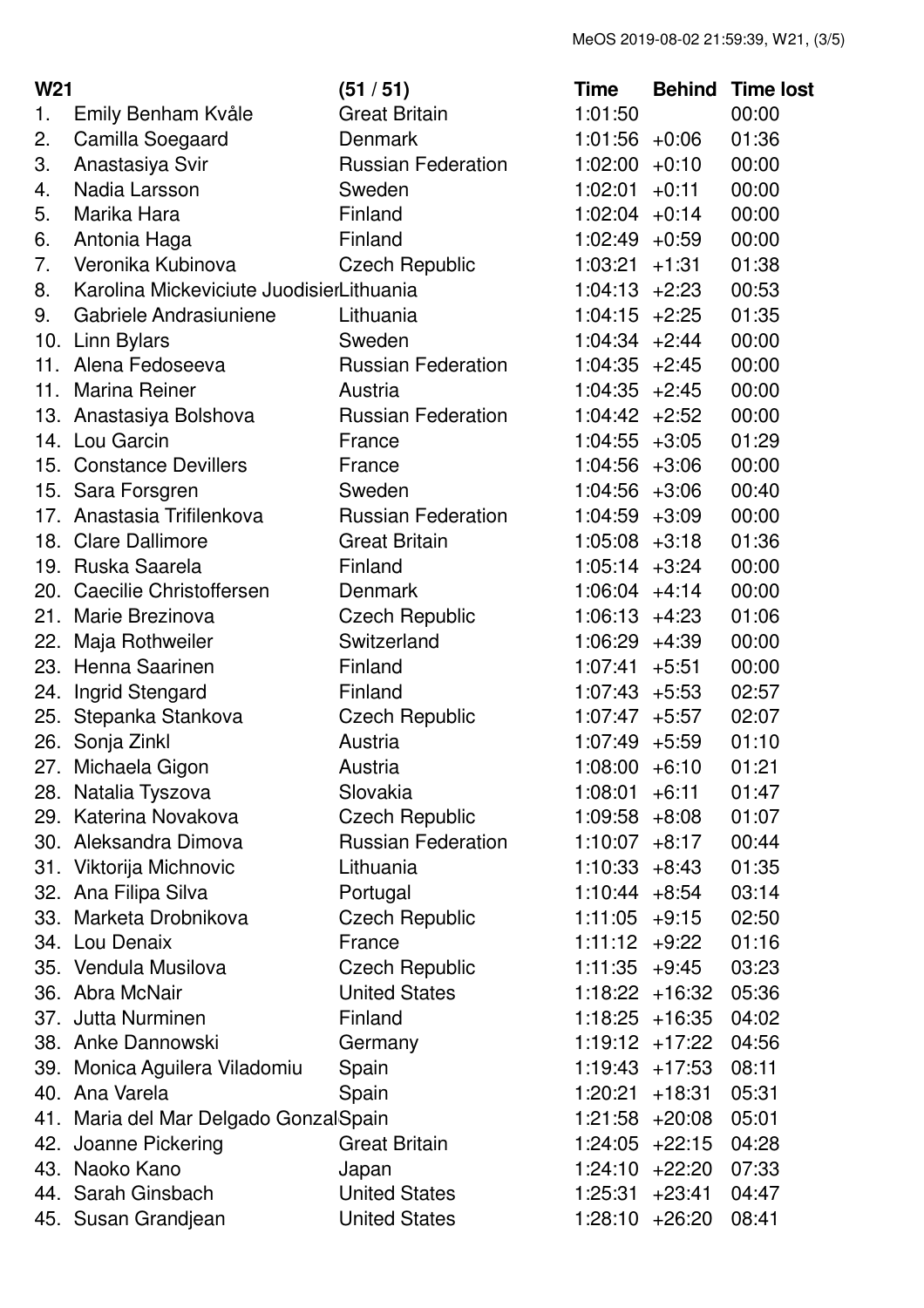46. Stacy Stamm United States 1:31:19 +29:29 03:04 47. Petja Balazic Slovenia 1:35:14 +33:24 06:36 48. Mihoko Mori Japan 1:41:09 +39:19 14:30 49. Gulsah Bircan Akpinar Turkey 1:47:58 +46:08 17:18 50. Susana Pontes Portugal 1:57:36 +55:46 21:45 Olga ShipilovaVinogradova Russian Federation DNF **M20 (42 / 42) Time Behind Time lost** 1. Thomas Steinthal Denmark 49:06 00:00 2. Jan Hasek Czech Republic 49:13 +0:07 00:00 3. Danil Buzovkin Russian Federation 49:14 +0:08 00:00 4. Juha Lilja Finland 49:34 +0:28 00:00 5. Noah Rieder Switzerland 50:52 +1:46 00:40 6. Jason Bedry France 51:40 +2:34 01:27 7. Albin Demaret Joly France 51:41 +2:35 01:13 7. Ignas Ambrazas Lithuania 51:41 +2:35 00:47 9. Teemu Kaksonen Finland 51:45 +2:39 01:47 10. Miika Nurmi Finland 52:43 +3:37 00:38 11. Andris Sarksna Latvia 52:44 +3:38 00:38 12. Mikkel Brunstedt Noergaard Denmark 53:35 +4:29 03:08 13. Nicolas Delaire France 53:51 +4:45 01:55 14. Vaino Venetjoki Finland 53:55 +4:49 02:01 15. Rasmus Nordgren Sweden 54:06 +5:00 02:23 16. Gustav Johnsson Sweden 54:07 +5:01 01:44 17. Georg Koffler **Austria** Austria 56:10 +7:04 00:36 18. Per Clemet Wisloeff Norway 57:24 +8:18 01:15 19. Pavel Radyvanyuk Russian Federation 58:02 +8:56 04:12 20. Azuolas Macijauskas Lithuania 58:51 +9:45 05:03 21. Andrey Prozorov **Russian Federation** 59:00 +9:54 02:46 22. Vladimir Kuznetsov Russian Federation 1:00:19 +11:13 07:31 23. Emil Arvidsson Sweden 1:00:24 +11:18 01:59 24. Noah Tristan Hoffmann Denmark 1:00:31 +11:25 05:35 25. Martynas Jurgaitis Lithuania 1:00:34 +11:28 04:51 26. Martin Illig Austria 1:00:47 +11:41 04:21 27. Wertti Autio Finland 1:02:20 +13:14 06:16 28. Michal Towarek Poland 1:02:29 +13:23 02:31 29. Atakan Ulker Turkey 1:02:31 +13:25 01:17 30. Sergey Samarin Russian Federation 1:02:37 +13:31 03:15 31. Yaroslav Cheremnych Russian Federation 1:06:16 +17:10 02:55 32. Damian Hyla Poland 1:08:21 +19:15 02:06 33. Emre Cetinkaya Turkey 1:12:42 +23:36 03:44 34. Joao Pastagem Portugal 1:44:03 +54:57 35:00 Joel Ernstsson Sweden MP Martin Enrique Alvarez Spain Spain MP Ondrej Hasman Czech Republic MP Richard Wohanka Czech Republic MP Silas Hotz **Switzerland** MP

MeOS 2019-08-02 21:59:39, W21, (4/5)